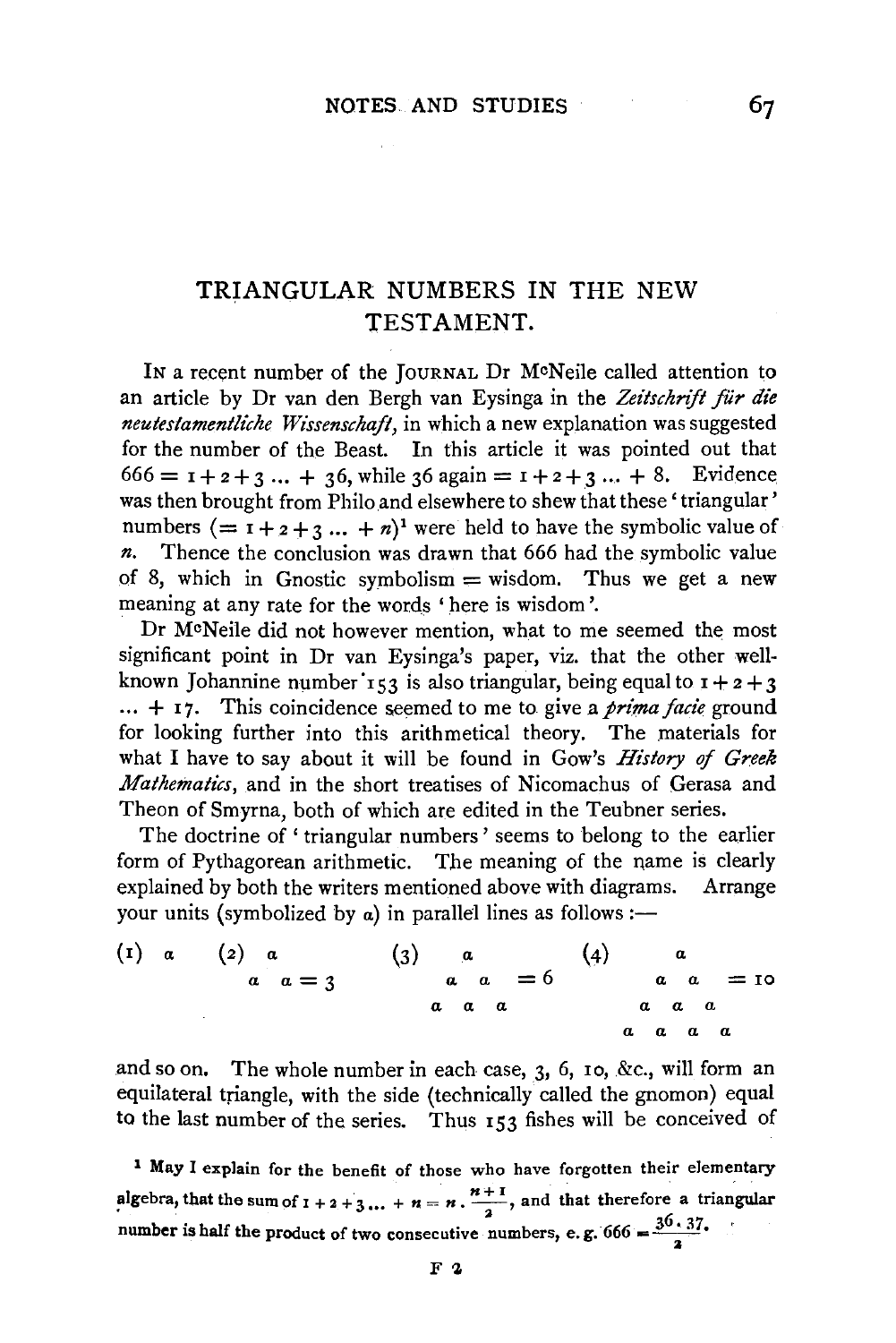as forming an equilateral triangle with a side of  $17$ . It is thus easy to see why any symbolic value that may attach to 17 will also attach

to r53. As I have said the theory of triangular numbers is early, but with other kindred ideas, two of which I shall mention later, it appears to have been popularized very much about the time that the New Testament or at least its later books were written. Arithmetic, says Gow, disappears from history about roo B.C., but was revived by Nicomachus of Gerasa, from whose time it became the favourite branch of mathematics. Nicomachus became extremely popular. He was translated into Latin in the second century by Apuleius and by Boethius in the sixth, and was the subject of some Arabian commentaries. In Lucian's time he was the type of the arithmetician or calculator.<sup>1</sup> He was succeeded by 'Theon of Smyrna, who was most probably living and working at A. D. 140. Both these men write avowedly in the interests of philosophy, of which they regard arithmetic as the vestibule. Nicomachus was a Pythagorean and Theon a Platonist.

The date and home (or possibly birthplace) of Nicomachus himself is a matter of some interest in our present enquiry. He came probably from Gerasa in the Decapolis, about twenty miles from the Jordan. This date is given by Gow as about A.D. roa, but the evidence is consistent with some decades earlier. Liddell and Scott in fact give his *floruit* at A. D. 50. If so, he is both a contemporary and a near neighbour of the Apostles.

In both writers closely bound up with the ' triangulars ' are two other systems. The first is the  $\tau \in \sigma \wedge \sigma \vee \sigma$  or square numbers. These are the same as our square numbers, but they are conceived of as generated in the following way. Start as in the triangulars with one unit *a;*  then add a 'gnomon' of  $3$ , making the square number 4, then a 'gnomon' of 5, making the square number 9, then of 7 making 16, and so on.

| a | a a |  | a a a       |  |  | $a \ a \ a \ a$ |  |
|---|-----|--|-------------|--|--|-----------------|--|
|   | a a |  | a a a       |  |  | a a a a         |  |
|   |     |  | $a \ a \ a$ |  |  | $a \ a \ a \ a$ |  |
|   |     |  |             |  |  | a a a a         |  |

Thus the  $\tau \in \rho \stackrel{\circ}{\alpha}$  ywvoi are conceived of as the sum of successive *odd* numbers.

Again, closely connected with these are the  $\epsilon \tau \epsilon \rho o \mu \eta \kappa \epsilon \kappa s$ . No diagram

<sup>1</sup> αριθμείς ως Νικόμαχος ο Γερασηνός (Philopatris 12).

<sup>1</sup> I do not know how to translate this word. Not 'oblong', which is  $\pi\rho o\mu\eta\kappa\eta s$ . Boethius gives 'altera parte longiores'.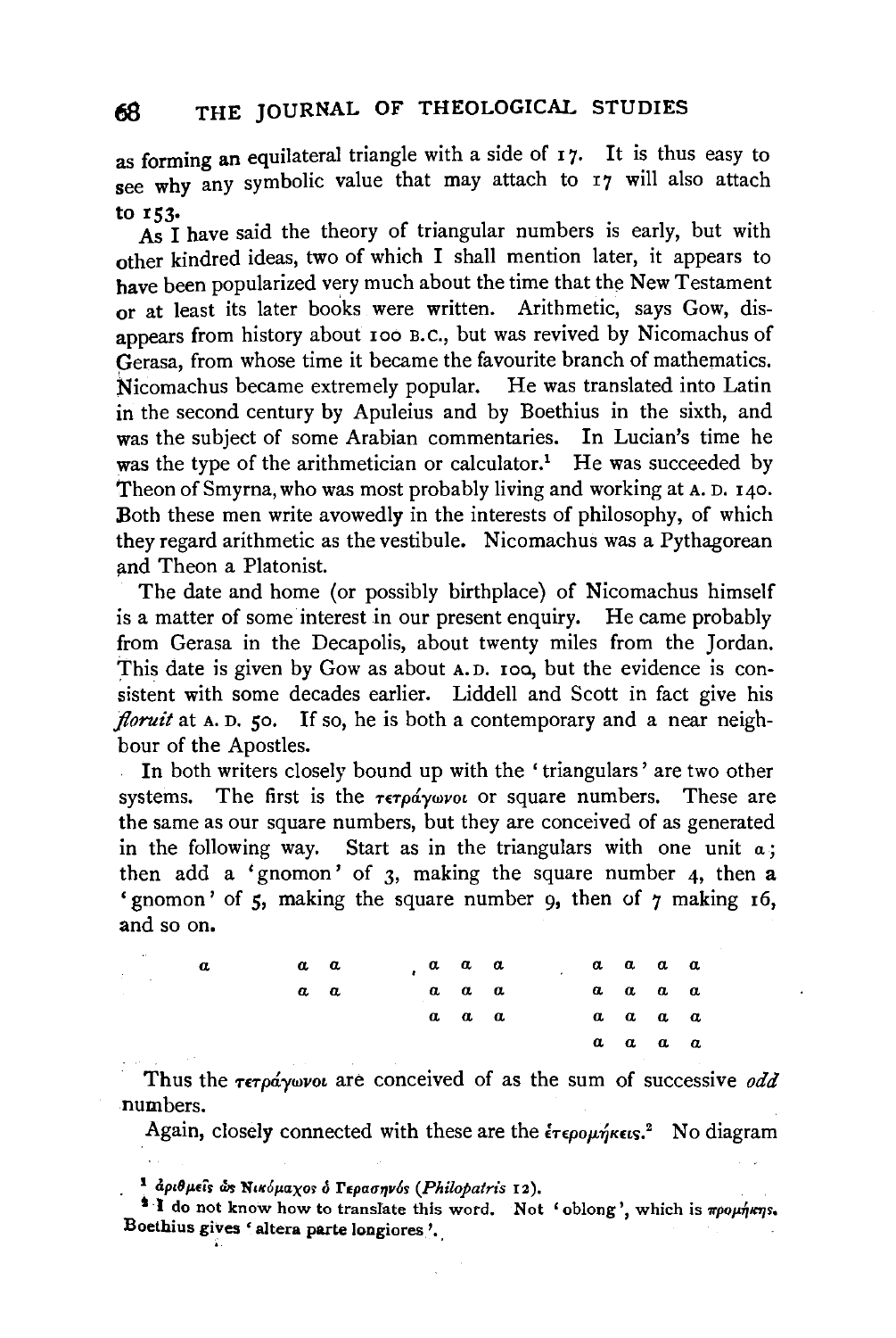is given, but it can easily be supplied. Start with *two* units : then add 4, making 6, then add 6, making 12, and so on.

*a a a a a a a a a a a a a a a a a a a a* 

Thus the  $\epsilon \in \epsilon_0$  outlet will always form a rectangle of which one side is shorter by one unit than the other. It is therefore the product of two consecutive numbers, and is of course always double of some triangular number. It is also the sum of successive *even* numbers. It will thus be seen that these three systems form a compact whole.

( 1) *-rp{ywvoi* (sum of successive numbers).

$$
1+2+3\ldots + n = n.\frac{n+1}{2}.
$$

$$
(2)
$$
 τετράγωνοι (sum of successive odd numbers).

 $x + 3 + 5 ... + n = \left(\frac{n+1}{2}\right).$ 

(3)  $\epsilon_{\text{TEPO}}/\epsilon_{\text{KFCO}}$  (sum of successive even numbers).

$$
2+4+6...+n=\frac{n}{2}\cdot\frac{n+2}{2}.
$$

A passage from Nicomachus in which he describes the relations of these last two systems is worth quoting, as shewing the romance and interest which attach to these numbers. He arranges the first few of the  $\tau \epsilon \tau \rho \acute{a} \gamma \omega \nu o \iota$  and  $\acute{\epsilon} \tau \epsilon \rho o \mu \acute{\eta} \kappa \epsilon \iota \varsigma$  in parallel lines as follows :-

|                                                 |  |  |  |  | ist 2nd 3rd 4th 5th 6th 7th 8th 9th 10th |
|-------------------------------------------------|--|--|--|--|------------------------------------------|
| τετράγωνοι <b>1</b> 4 9 16 25 36 49 64 81 100   |  |  |  |  |                                          |
| <i>έτερομήκεις</i> 2 6 12 20 30 42 56 72 90 110 |  |  |  |  |                                          |

He then shews that to form an  $\epsilon_{\text{TE}}$  for the corresponding *TETpaywvo<;,* you must add the number which represents its place in the series: e.g. 64 being the 8th  $\tau \in \sigma \circ \omega$  wos, you must add 8 to make the 8th έτερομήκης viz. 72. He then proceeds.

'When we contemplate *(ivarevi*, over shall them as set forth we shall marvel at their mutual harmony (φιλαλληλία), and how they help each other to generate and perfect those that succeed, and thus naturally suppose that in universal nature a similar result is accomplished by the providence which orders the Cosmos (κοσμική πρόνοια).'

The suggestion I now have to offer is that this Nicomachean arithmetic, if I may so call it, has distinctly influenced the numbers of some books of the New Testament. And first let us take the Apocalypse. It will not be questioned that  $(1)$  the writer had a very great interest in numbers, (2) that his choice is largely based on Old Testament usage. But is there another element?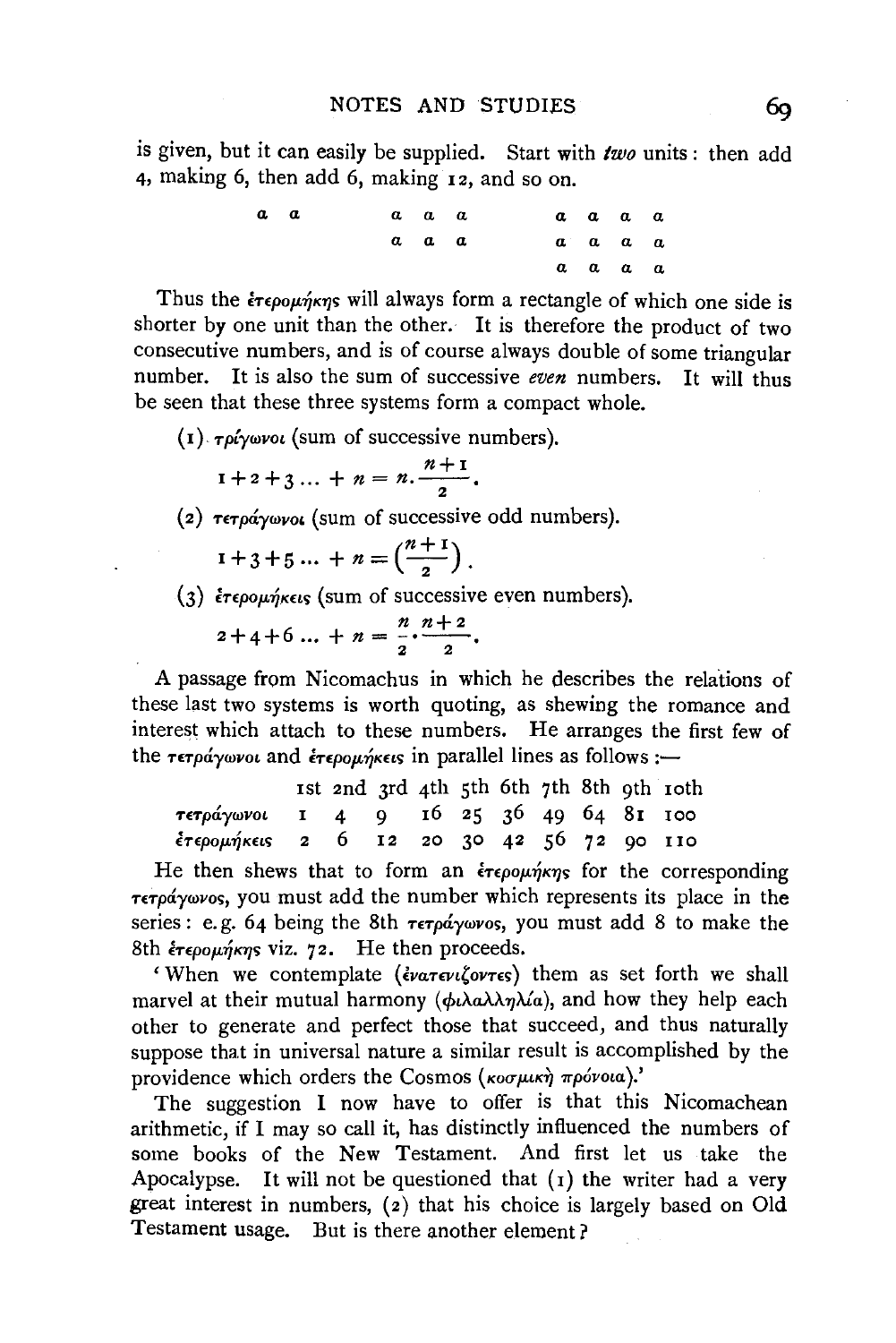## 70 THE JOURNAL OF THEOLOGICAL STUDIES

The smaller numbers cannot be said to shew anything one way or another. His favourites are 4, 7, 10, 12. It is true that of these <sup>4</sup> is square, 10 triangular, and 12 ετερομήκης, but no argument can of course be based on this. In the first place they are all Old Testament numbers, in the second place the numbers belonging to the three systems occur so frequently among early numbers, that nothing can be inferred from their appearance.<sup>1</sup> All we can say is, that so far we have nothing incompatible with a: knowledge of Nicomachean arithmetic. But when we rise to the higher numbers we get a more suggestive result. Here we must naturally disregard the thousands. No one, however addicted to the Nicomachean series, can be expected to dispense with the use of thousands to represent large multitudes. Apart from these we have-

- (a) The number of the Beast 666 (xiii  $18$ ).
- $(b)$  1,260 days (xi 3 and xii 6).
- (c) The blood pours out of the winepress for 1,600 stades (xiv 20).
- (d) The wall of the New Jerusalem is  $144$  cubits high (xxi  $17$ ).

Of these  $(a)$  van Eysinga has shewn that 666 is the 'triangle' of 36, but one point, which he has not observed, may be mentioned. In Plutarch (de Is. et Os. 76) we are told that 36 was held peculiarly sacred by the Pythagoreans, and that it was called the great tetractys, because it was the sum of the first four odd and the first four even numbers. This is of course merely a way of stating that it is equal to  $1 + 2 + 3$ ... +  $8.^2$ It should be observed that elsewhere the name of the ' great tetractys ' seems to be reserved for 10 which  $= 1+2+3+4$ . 36, says Plutarch, was their greatest oath, and signified the Cosmos. This last statement seems rather suggestive in connexion with the Beast. We have, of course, no specific evidence that the honour given to 36 was extended to 666, but it would naturally follow from the general principle of triangular numbers. When we take into account the identity of what we call the digits in 666,<sup>3</sup> it seems likely that in Pythagorean or Nico-

<sup>1</sup>It may help readers to estimate the value of the argument, if I subjoin the following: The total proportion of numbers belonging to the three systems is between I and 50-44 per cent.

50 and 100-18 per cent.

100 and 1,000 - 8 per cent.<br>1,000 and 2,000 -  $4\frac{1}{3}$  per cent.

<sup>2</sup> Zeller suggests that 36 was also sacred as being the sum of the first three cubes  $=$  I + 8 + 27. I do not know whether there is any definite evidence that this was recognized. It also possesses the rare, if not unique, property of being both square and triangular.<br><sup>8</sup> This of course is not so striking in the Greek numerical system. But the

words *ifanóoioi*, *ifhnovra*, if would by their similarity strike the imagination. In fact this is the one point about the number which does strike Irenaeus.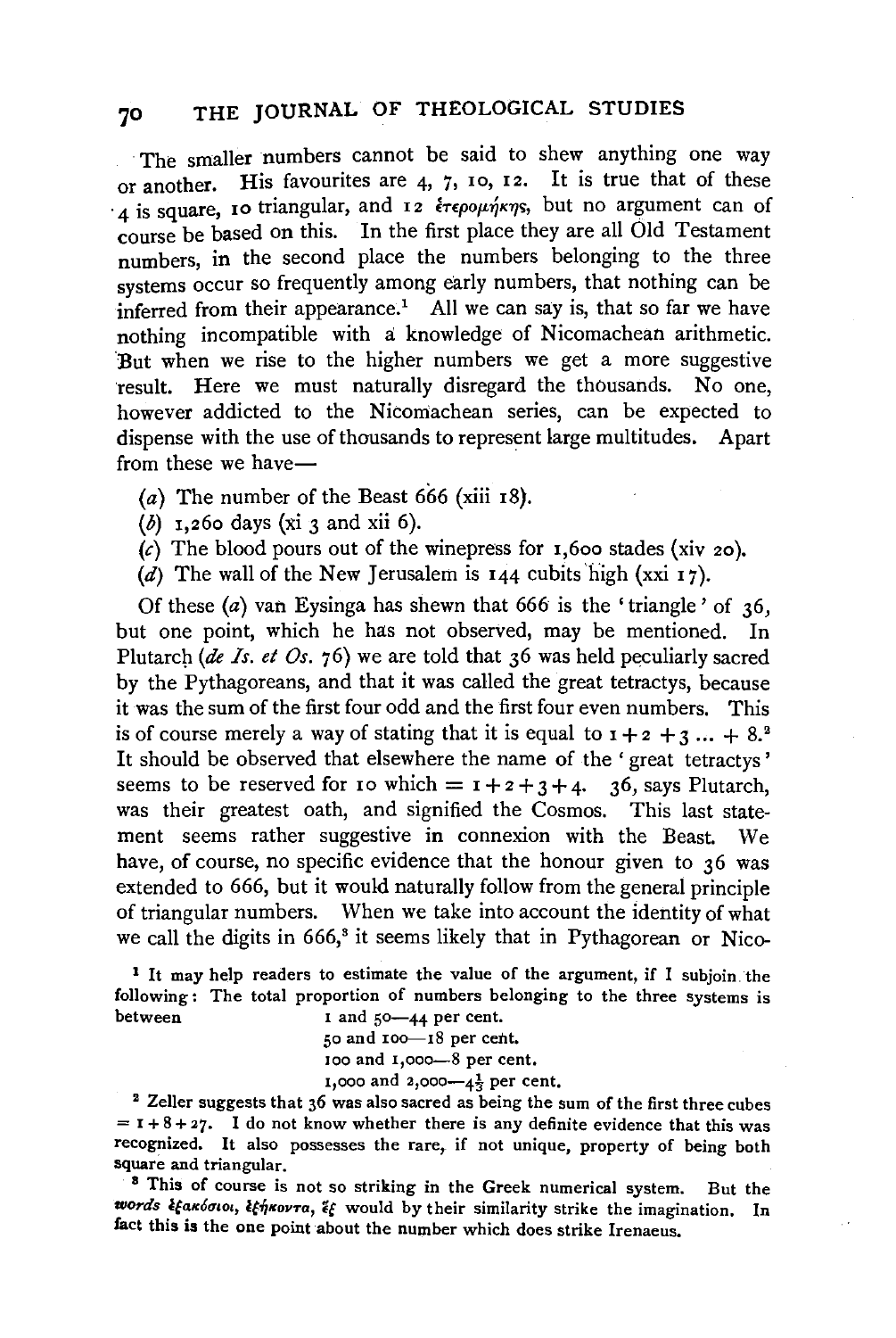machean circles 666 would be a very king amongst numbers. I will leave for the present the question of the variant 616.

 $(b)$  The 1,260 days which occur in two connexions are usually assumed to be another way of expressing  $42$  months (xi 2 and xiii 5), and 'a time, times, and half a time (xii 14) or  $3\frac{1}{2}$  years'. This may be so, though one may doubt whether the seer would without some special reason have made the year consist of only 360 days. Anyhow the fact remains that 1,260 is  $\epsilon \rightarrow$   $\epsilon \rightarrow$   $\epsilon$   $\rightarrow$   $\epsilon$   $\rightarrow$  35.36, as also is 42 = 6.7.

(c) and (d) 144 and 1,600 are of course both square numbers. They belong to the Old Testament scheme of numbers, in so far as their 'roots' are typical Old Testament numbers. But as they represent lengths not areas, there is no apparent reason for the squaring.

Two other Apocalyptic numbers may be noted.

(a) Amongst the thousands 144,000 is the most striking. It is not of course properly speaking a square number, and it is attained by the ordinary process *o(* multiplication. Given 12,000 per tribe it follows necessarily. Still it harmonizes with the seer's love of square numbers.

(b) The number of the  $24<sup>1</sup>$  elders has given rise to a good deal of speculation. It is not an Old Testament number, and it does not belong to our three systems. But it may be observed that the 24 elders are always (I do not think xi 16 is really an exception) coupled with the 4 living creatures. That is to say there are always 28 round the Throne.

And 28 is of course triangular  $=\frac{7 \cdot 8}{2}$  This can no doubt be brought

into the argument, only on the assumption, that when a writer mentions two closely connected and juxtaposed numbers, he wishes to bring their sum (though unexpressed) before our minds. Such an assumption would, I think, be made by many readers in one familiar case. Many probably feel that in the miracle of the 5,000, the Evangelists in speaking of 5 barley-loaves and 2 small fishes wish to direct our minds to the mystic number 7. Still it is of course conjectural.

Leaving out these two doubtful numbers, we have the fact that all the five largest numbers of the Apocalypse (exclusive of thousands) belong to the three systems. I find it difficult to resist the belief, that

<sup>1</sup> I suspect that one at any rate of the associations present in the seer's mind, when he assigned the number  $24$  to the Elders, was the fact that the Greek alphabet has 24 letters. That the alphabet had a romance for him, which it has not for us, is obvious. Which of us could describe the deity as A and  $Z$ ? The chapter on the alphabet in Dionysius Thrax (for centuries the accepted grammar book) opens with the words, 'There are 24 letters from Alpha to Omega'. The name στοιχεία was in itself suggestive. An interesting illustration of this will be

found in Mr Gaselee's *Parerga Coptica* i. 2 It is also in Pythagorean arithmetic a ' perfect ' number, as being the sum of its factors  $1+2+4+7+14 = 28$ .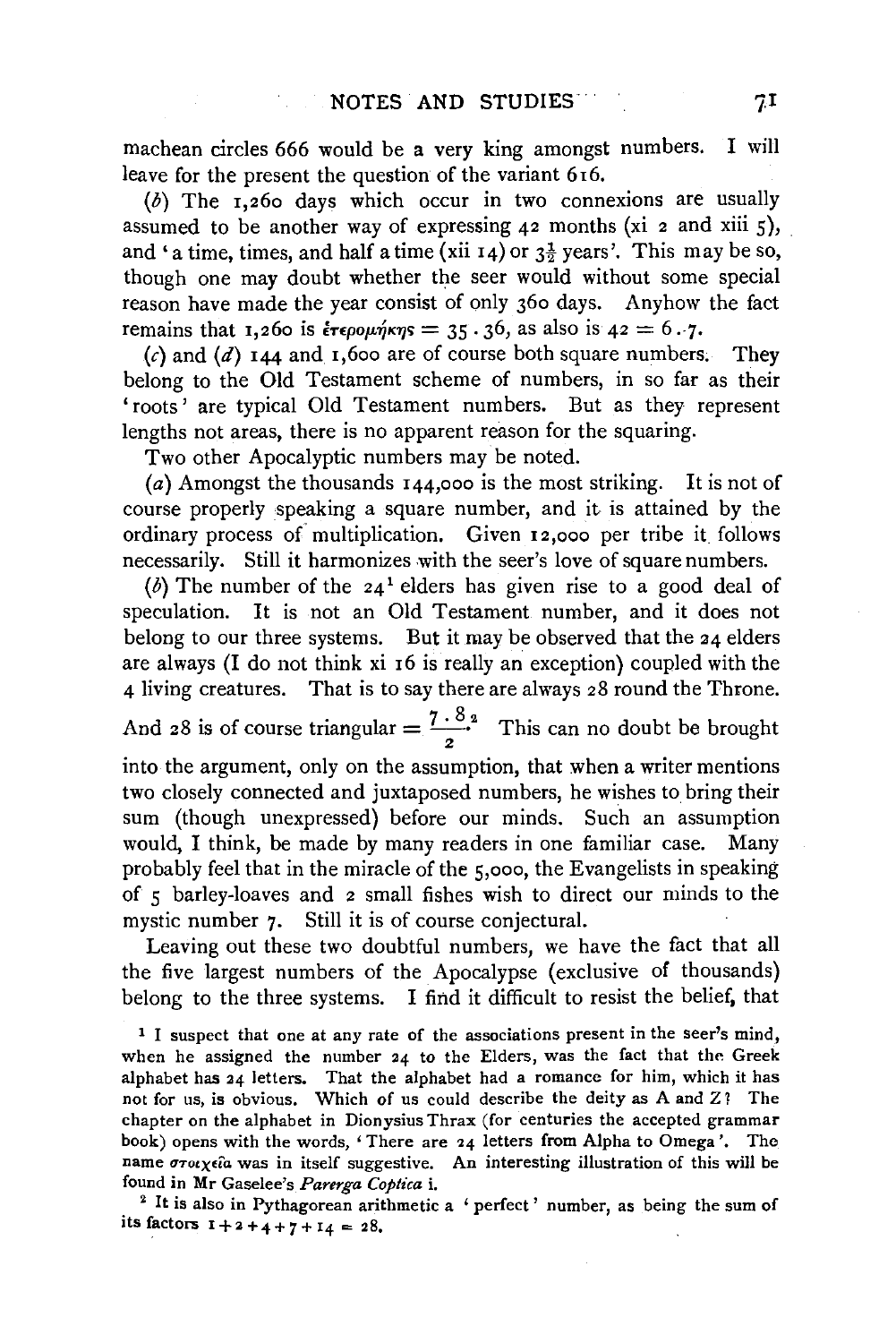St. John though working on an Old Testament basis is influenced by Nicomachean arithmetic.

When we turn to the narrative books we find in the Fourth Gospel and the Lucan writings phenomena, which though in themselves probably unconvincing, become significant, if taken with the facts of the Apocalypse. In these books three numbers stand in a category by themselves, as what I may call large definite statistical numbers, numbers that is which the reader would naturally regard as the result of a pretty careful counting of a collection of people or things assembled by chance. These are

153 fishes (John xxi);

(about) 120 at the election of Matthias and presumably at Pente·

cost (Acts i);<br> $1276$  in St Paul's ship (Acts xxvii).

All these three are triangular. I have already noted that

$$
I53 = \frac{17 \cdot 18}{2} = 1 + 2 + 3 \dots + 17.
$$

 $120 = \frac{15 \cdot 16}{2} = 1 + 2 + 3 \dots + 15$ , and  $15$  again =  $1 + 2 \dots + 5$ , so

that this number like 666 is doubly triangular.

 $276 = \frac{23 \cdot 24}{2} = 1 + 2 + 3 \dots + 23.$ 

All three are connected with some supernatural event or revelation. For the 276 of Acts xxvii is not a mere official statistic. When all hope ot safety had been lost, the Angel of the Lord had stood by Paul and assured him that God had granted him all that sailed with him. This assurance was twice conveyed by Paul to the crew, and was verified by the sequel contrary to all human probability. It is in connexion with these facts that St Luke says 'now we were in all in the ship 276 souls'.

It may be noted that the triangular character of the 120 and 153 were known to the fathers. Jerome (Ep. 53)<sup>2</sup> remarks that the number at Pentecost 'rising gradually and by increments from 1 to 15 makes the number of 15 degrees which are mystically contained in the Psalter'. So, too, Augustine in his tractate on John xxi shews by addition that  $153$  is the 'triangle' of  $17<sup>3</sup>$ 

<sup>&</sup>lt;sup>1</sup> It will be remembered that B (supported by the Sahidic) has 'about  $76$ '. But here no doubt  $\pi\lambda o(\varphi o\sigma)$  had been corrupted to  $\pi\lambda o(\varphi \omega s \sigma)$ .<br><sup>2</sup> 'Qui centum viginti ab uno usque ad quindecim paulatim et per incrementa

surgentes, quindecim graduum numerum efficiunt, qui in Psalterio mystice con-

<sup>&</sup>lt;sup>3</sup> ' Qui numerus (i. e. septemdecim) ab uno usque ad seipsum computatis omnibus crescens ad centum quinquaginta tres pervenit.' I owe this reference to Mr W. Montgomery,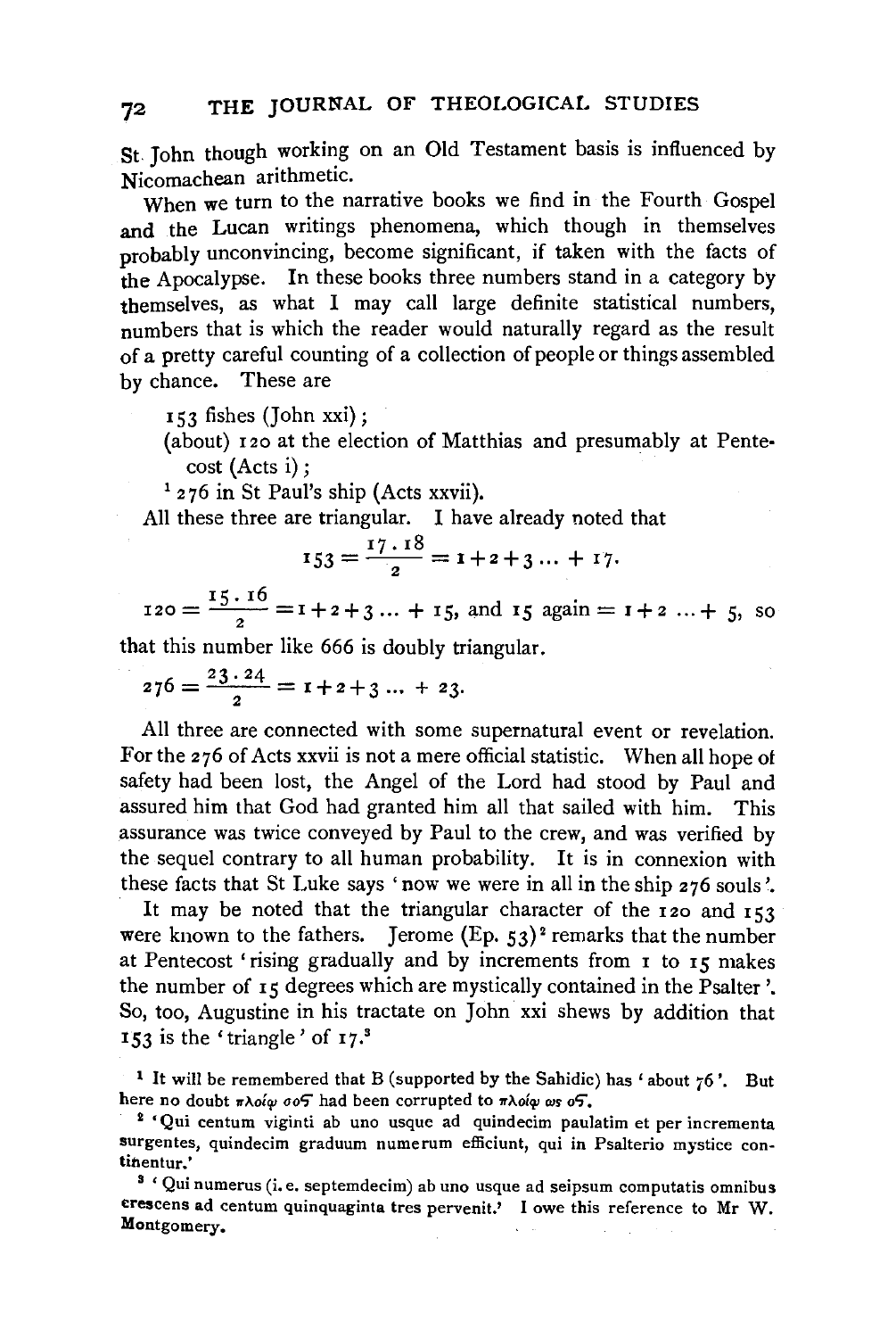If we examine the other numbers in these books we find  $(i)$  the familiar groupings of the disciples 7, 12, 70, and the 40 days, all of which are typical Old Testament numbers; (2) various notes as to distances, sums of money, chronological data, ages, or periods in human life, and the like. Most of these are either small or round numbers.<sup>1</sup> Even here, however, one or two odd possibilities crop up. The highest number amongst the age records, that of Anna, on the principle suggested above, that two juxtaposed numbers may be consciously added together gives the triangular number 91 (=  $\frac{13 \cdot 14}{2}$ ). Again, in Luke x 1 the very well supported variant 72 is  $\epsilon \epsilon \epsilon \rho \partial \mu \eta \kappa \eta s$  (= 8.9). These are, of course, merely possibilities and only strengthen the argument, in so far as they weaken the counter-argument, which may be drawn from the frequency of numbers, which do not belong to the three systems.

The question now is whether the facts, which I have brought forward, taken all together fall within the reasonable limits of coincidence. I hardly think that they do, and I would ask readers who think otherwise, to let me put before them a little sum in probabilities. There are in these books, and indeed I think in the whole of the New Testament,<sup>2</sup> only .seven of what I should call definite numbers above a hundred  $(120, 144, 153, 276, 666, 1,260, 1,600)$ . Now the numbers between 100 and 1,600, which belong to our three classes, are 103, or about I in 14 or 15. The odds therefore against all seven belonging to these three classes are somewhere about 120 millions to  $\mathbf{r}$ . I daresay some exception may be taken to this way of stating it, but it will require a vast amount of exception to reduce the odds to a point where coincidence becomes probable. Still, unless some general principle can be found, which will account for the predilection shewn for such numbers by the authors of the Fourth Gospel, Acts, and Revelation, I can well understand that many will still prefer to regard it as a coincidence.

Such a principle can hardly be found in symbolism. The numbers do not seem to lend themselves to any such treatment, with the exception perhaps of 666. On the symbolic principle  $120 = 15$ ,  $153=17, 276=23$ , but what are we to make of 15 and 17 and 23? We have seen indeed that Jerome brings in the 15 'degrees' of the Temple. Augustine explains 17 as an addition of 10, symbolizing

1 46 in John ii 20 (apparently a careful piece of chronology) and 38 in John v 5 are rather marked exceptions.

• The only number answering to this description, which I have observed, is the 430 years of Gal. iii 17, which as a chronological datum derived direct from the Old Testament may be fairly said not to count.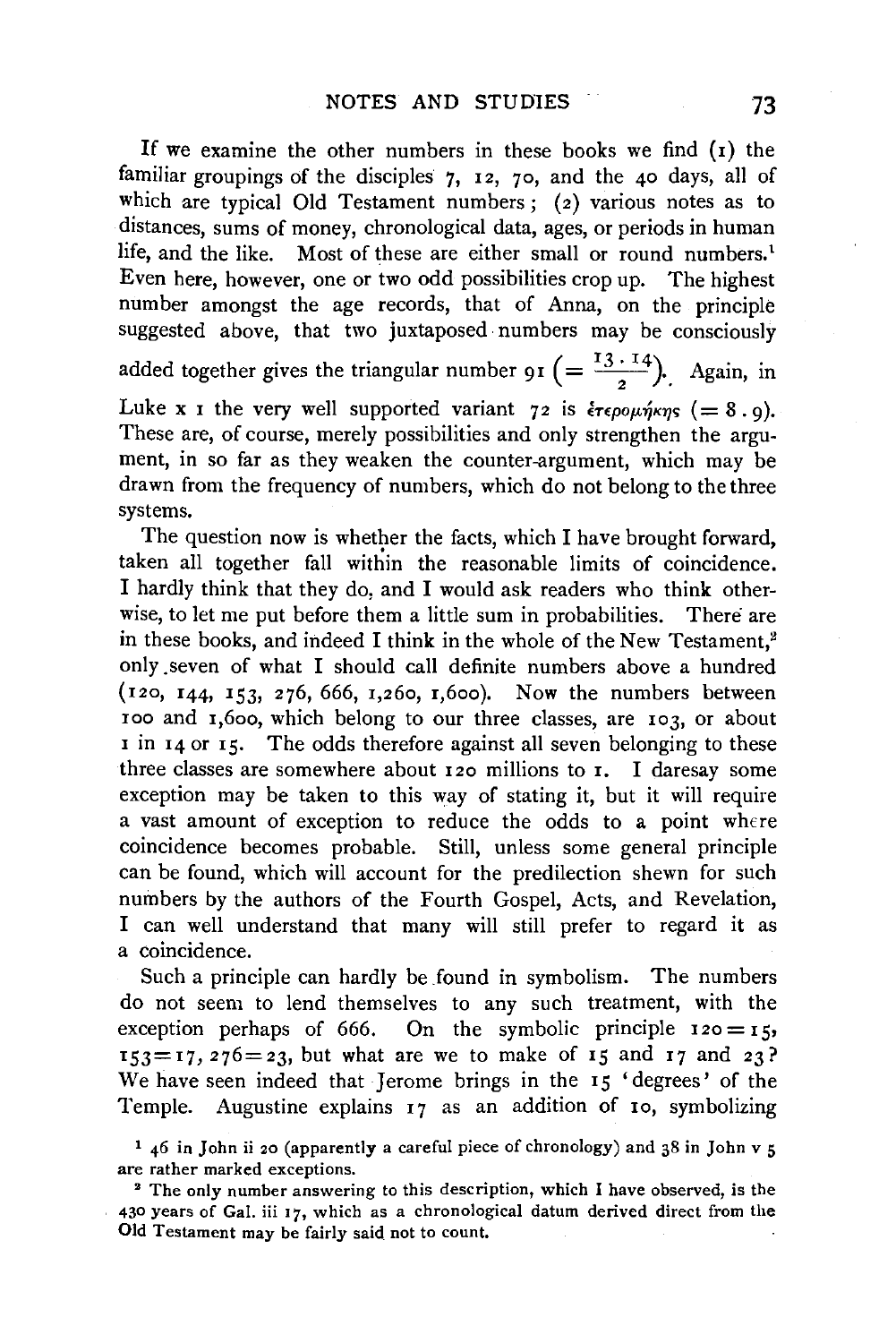the law, to 7 symbolizing the Gospel. Van Eysinga thinks that the author of the Gospel intended to indicate the nations represented according to Acts ii at Pentecost (which will add up to 17). It seems to me that the modern critic outdoes the ancient allegorists in fancifulness. Moreover, I doubt on my present knowledge, whether symbolism plays a large part in the later Pythagorean theory of .numbers. Certainly there is nothing of the sort in Nicomachus and Theon. Their relation to the original Pythagorean symbolism seems to me much the same as that of Wordsworth's view of nature to Keble's, as shewn in the hymn 'There is a book, who runs may read'. While to Keble the sky meant the Maker's love, the moon the Church, and the stars the saints, to Wordsworth all nature was a revelation of divine beauty. So with Nicomachus different numbers did not mean different things, but the endless mysteries and harmonies revealed in the properties of numbers were a sign and proof of 'Cosmic Providence'.

I would explain the New Testament phenomena by supposing that these numbers had become to certain minds a matter of profound interest. This feeling probably took a different shape in different minds. In some it may have been superstitious or at least mystical, in others it may have represented a genuine intellectual curiosity. Many .readers may be inclined to think that in St John the first feeling was predominant, in St Luke the second. Such an interest might have a threefold result. Firstly, when the imagination is largely free as it presumably is in the Apocalypse, such numbers may be deliberately chosen. Secondly, when such numbers actually occurred, the circumstance is more likely to be recorded. Thirdly, there may be a tendency to imagine that a number is triangular when it is really something less interesting. I can illustrate such a tendency from a recent experience of my own. Forty years ago I remember a great cricket match at Halleybury, where the captain played a splendid innings of (as we thought) 153 not out. I remember a friend of mine exclaiming ' although they were so many yet was not the net broken ', and all these years I should have affirmed most positively that the score on this occasion was  $153$ . A few months ago I had occasion to look back at the old school magazines and found that it was really 152, and so recorded in the magazine of which I was at the time myself an editor. . I can only suppose that the aptness of the quotation and the association obliterated from my mind the real facts.

If we apply these principles to the number of the Beast we need not come with van Eysinga to the conclusion that the old explanation of a 'gematria' is to be rejected. On the contrary, such a 'gematria • would be more acceptable, if it could be made to harmonize with a sovereign number. And further we may expect that the working of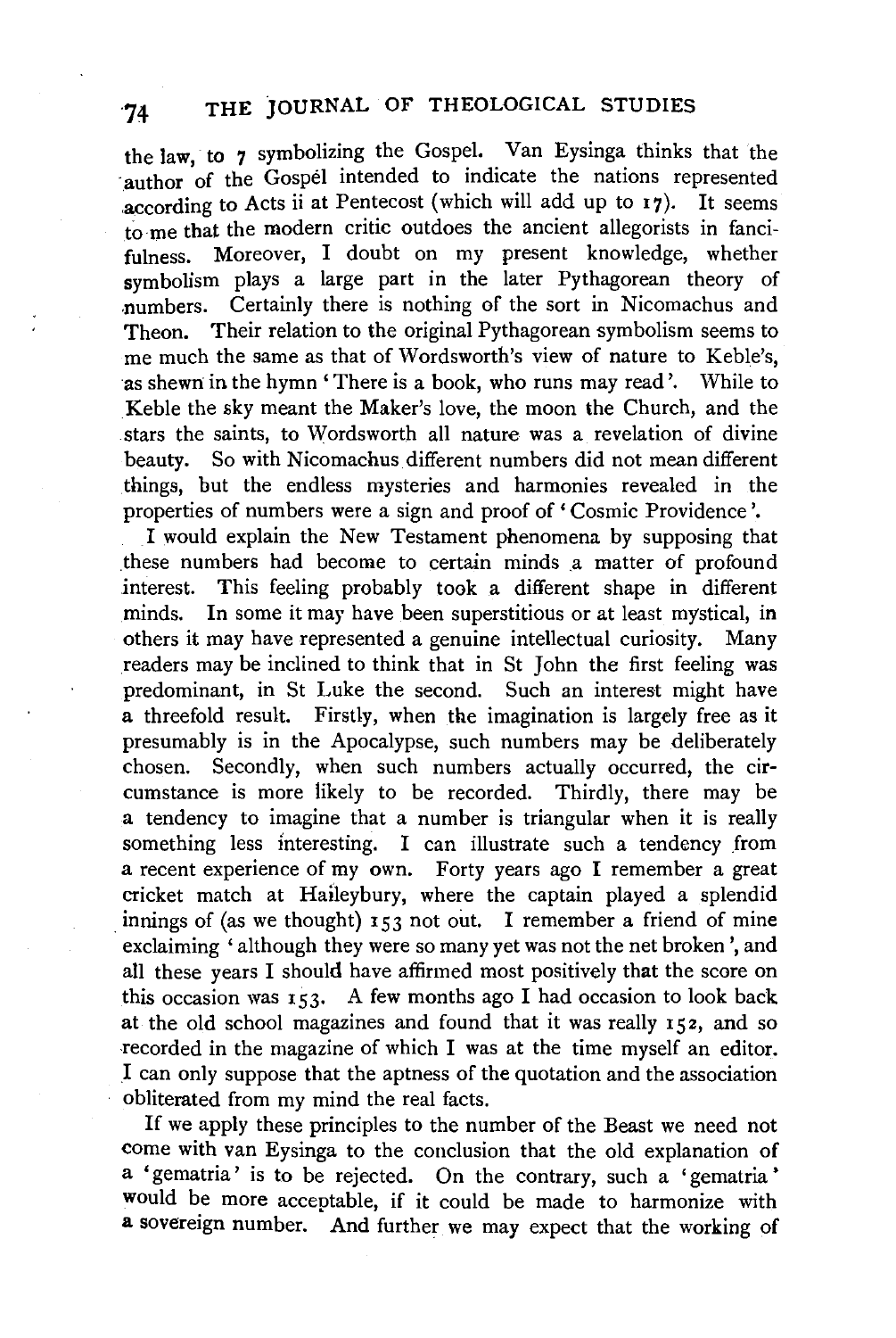the gematria might be somewhat strained to get this result. If Nero Caesar in Hebrew is otherwise suitable, we need not quarrel as van Eysinga does with the fact that it is Hebrew not Greek. It might be well worth while to use Hebrew letters, if thereby the writer secured a number with the properties of 666—perhaps we may add a number which bore the very appropriate meaning of the Cosmos-a term which to the Pythagorean would suggest the ordered universe, but by a Christian would be taken in the sense which it bears so often in the Fourth Gospel.<sup>1</sup> It should be added that the virtues of 666 make it all the more necessary to account for the variant 6 16. The facts seem to me to suggest strongly that 616 is not indeed the original reading in the text, but is the original form of the gematria which St John reshaped. And this is quite in accordance with the fact that  $\Gamma a_{\text{cos}}$  *Kalgap* does satisfy 616.

On the whole, the remarkable fact which van Eysinga has pointed out, and the other facts which I have added, seem to me to leave the riddle of the Beast much where it was. Have these facts then any real significance or value ? When this paper was discussed at the Cambridge Theological Society, Professor Burkitt expressed an opinion that the residual truth which appeared was that we must enlarge our ideas of what were interesting numbers to the early Christian mind. I should put it a little higher than this. It seems to me a real link between the New Testament writers and the speculation and science of the time. If' science' seem too lofty a word, it must be remembered that Greek arithmetic worked out its results under drawbacks which we hardly realize. In the first place, multiplication, as we know it, was a difficult process with Greek notation.2 In the second place, the Greeks at this time had no algebra. Thus while Nicomachus infers from the geometrical form of his diagrams that the  $\epsilon \rightarrow$   $\epsilon \rightarrow \epsilon \rightarrow \epsilon$ *Terpaywvoi* were respectively of the form  $r, r+1$  and  $r^2$ , he shews no knowledge of the corresponding property of the *Tplywvoi,* where his diagram did not help him. In fact the simple formula<br>  $1+2+3...+n = n \cdot \frac{n+1}{2}$ 

$$
1+2+3 \ldots + n = n \cdot \frac{n+1}{2},
$$

which is now within the grasp of an ordinary schoolboy, seems to have been beyond his ken. The calculation therefore of high triangular numbers was worked by addition, and if St John really knew that 666 was the 'triangle' of 36 he knew a fact which could only be learnt with a great deal of patience and labour.<sup>3</sup> It must be re-

<sup>&</sup>lt;sup>1</sup> And in the Apocalypse itself (xi 15). <sup>2</sup> v. Gow l. c. pp. 49-51.<br><sup>3</sup> This may perhaps account for the fact that, while the triangularity of 120 and

<sup>153</sup> was observed by Jerome and Augustine, that of 666 is not known apparently by lrenaeus, or, so far as I know, by any of the Fathers.